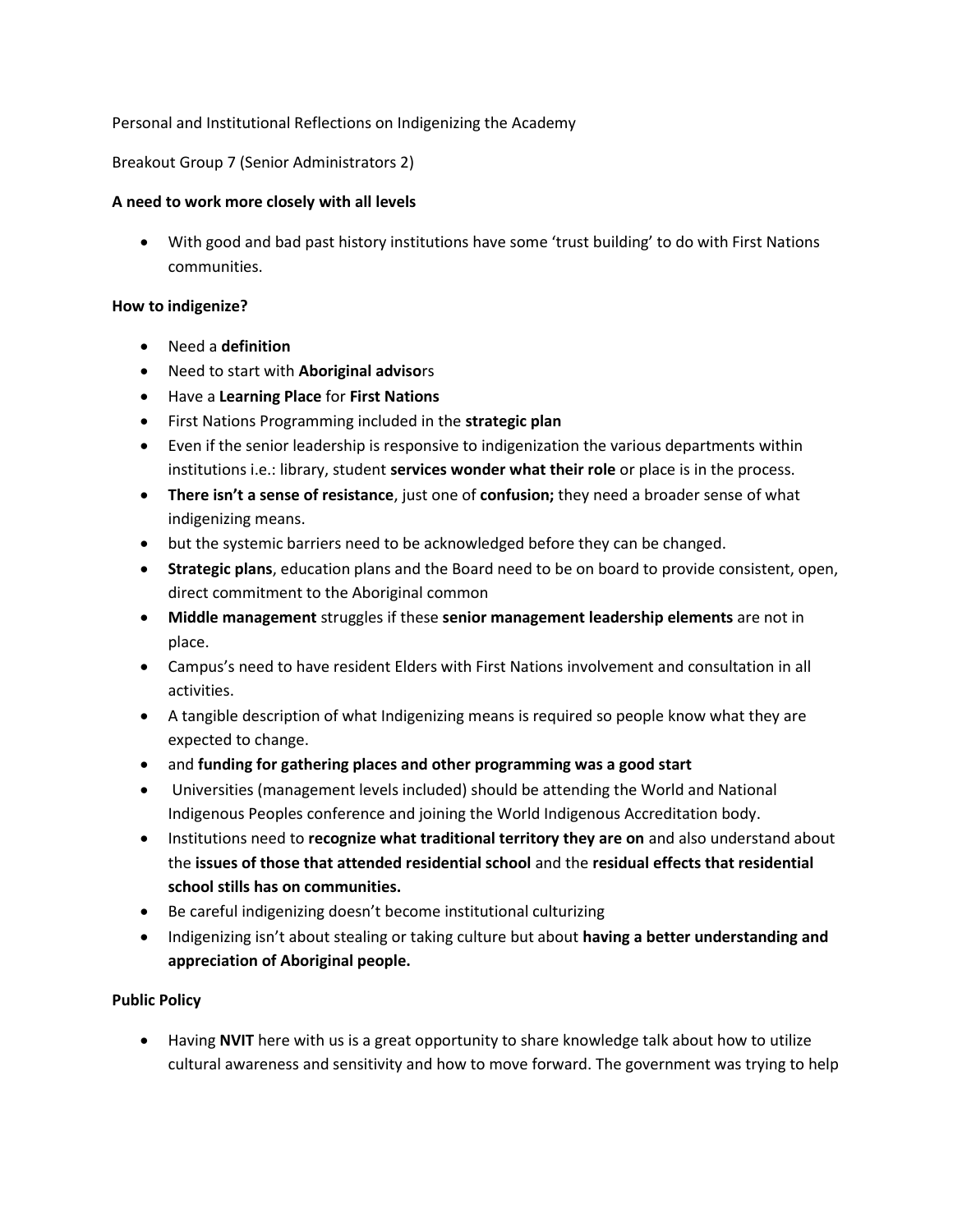**bridge the gap for First Nations students** and the Aboriginal Framework and **funding for gathering places and other programming was a good start**

- **Strategic plans**, education plans and the Board need to be on board to provide consistent, open, direct commitment to the Aboriginal common
- **Middle management** struggles if these **senior management leadership elements** are not in place.
- $\bullet$

### **Strategic Plans, Education Plans**

- Strategic plans, education plans and the Board need to be on board to provide consistent, open, direct commitment to the Aboriginal common
- **the Aboriginal Framework**

#### **Hiring and Retention**

### **Issues with turnover and stability**

- Hiring and retention of First Nation faculty is also a problem, there can be the perception that because a **First Nations person does not speak loudly during the interviews** that they are not **strong people**.
- Hiring committees also need to be **aware of the culture and protocols** of not only students, but faculty and staff

#### **Student Recruitment and Retention:**

 Communities where there are no bands makes the community liaison job difficult. The students do not self-identify as First Nations.

#### **Change**

- How do we incorporate Elders/Dancers in the classroom? Some faculty are threatened by change and need the confidence around incorporating culture into the classroom
- Health **programming**: working toward **changing the thinking** from Physician centered to client centred
- Changes have begun in the way of Elders being invited to open ceremonies and community deliveries. Some Advisory committees include Elders from the community but there needs to be a conversation about the difference between First Nations ways of knowing versus the western way.

#### **Funding**

#### **Various Departments and Indigenization:**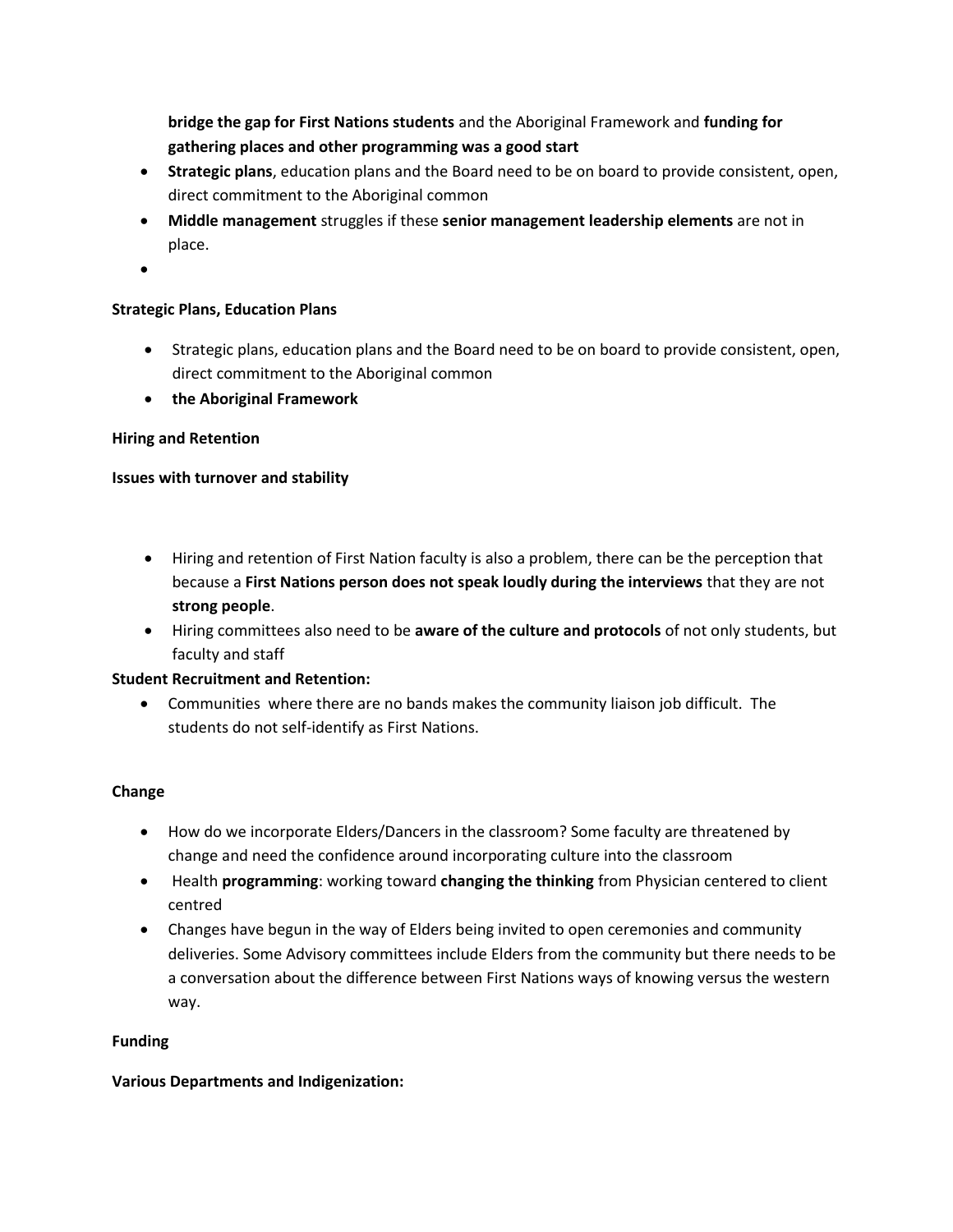Programs such as Early Childhood Education need to be grass roots programs**, inclusive of the whole community in the classrooms** This builds confidence and self-esteem in children.

### **Programming:**

- NEC over 45 years has always had **Aboriginal protocols and practices** within their programming
- They have **Welcoming ceremonies** and **cultural graduations**
- College is governed by an **Aboriginal board**
- **Some institutions have Transfer agreements with Aboriginal organizations such as NEC and NVIT**
- Communities such as Coquitlam where there are no bands makes the community liaison job difficult. The students do not self-identify as First Nations. There is an advisory committee to build a better approach to the First Nation program and approaches but the systemic barriers need to be acknowledged before they can be changed.
- Campus's need to have resident Elders with First Nations involvement and consultation in all activities.
- Most programming offerings still cover at the European aspect instead of Indigenous material.

### **Adaptation**

- Students transferring from Aboriginal organization into the larger institution: it is a shock when no characterization of indigeneity exists.
- . This conference is important for those institutions that are here and are in the first stages of thinking about incorporating culture to listen and learn.
- First Nations students may not have a choice other than the Public Post-Secondary if they don't want to leave home.
- Institutions want to make them feel comfortable with no fear or intimidation.

### **More representation needed at all levels:**

- Some faculty are threatened by change and need the confidence around incorporating culture into the classroom
- Campus's need to have resident Elders with First Nations involvement and consultation in all activities.

# **Issues with turnover and stability**

# **Wish to improve structure and consciousness at all levels**

### **Overwhelmed – Huge job –"**

### **Ignorance among non aboriginals**

 Some faculty are threatened by change and need the confidence around incorporating culture into the classroom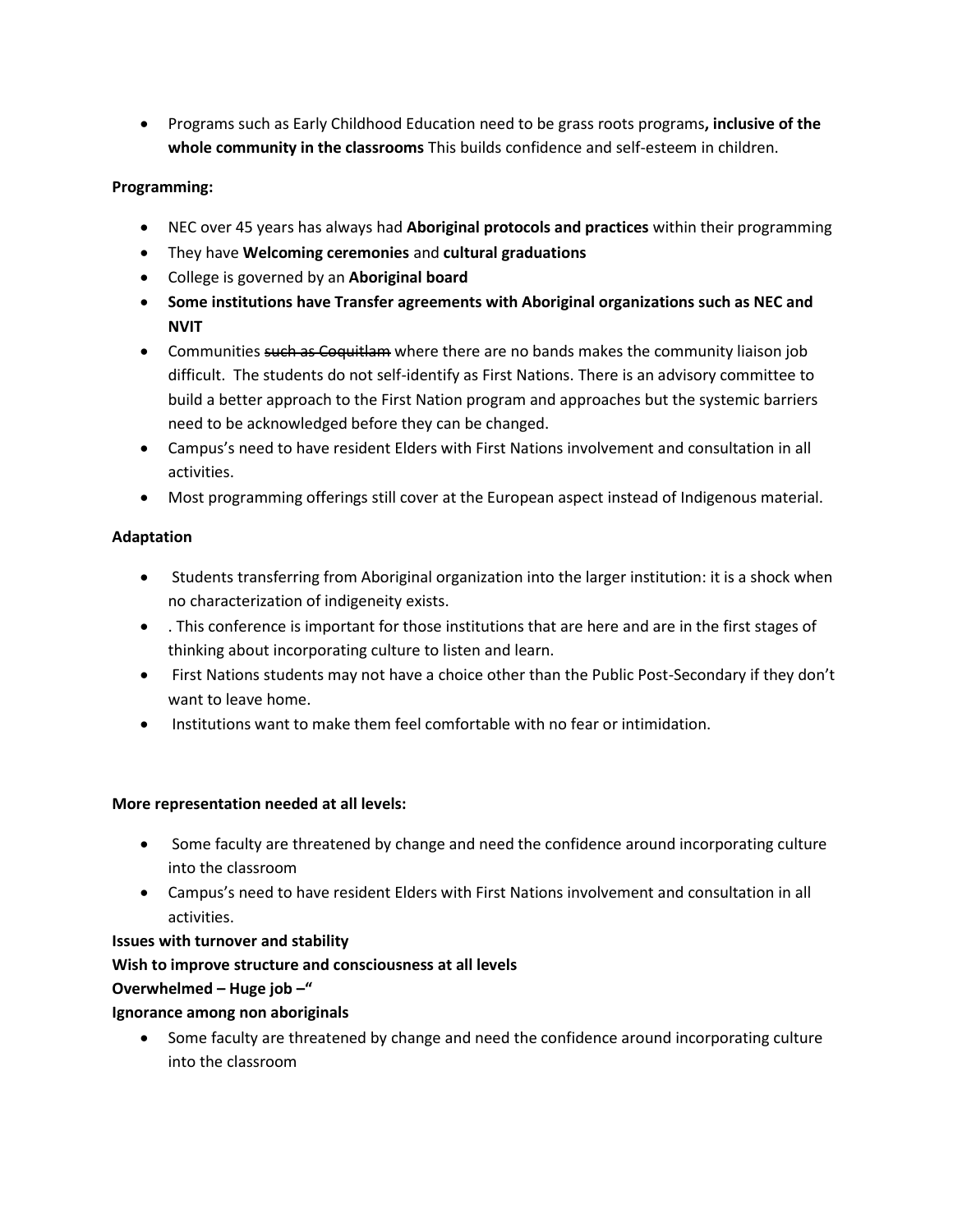With good and bad past history institutions have some 'trust building' to do with First Nations communities.

#### **I am a bridge between two cultures. It is a very uncomfortable place to be**

### **Culture**

### **Culture and Tradition**

- Some Advisory committees include **Elders** from the community but there needs to be a conversation about the difference between First Nations ways of knowing versus the western way. **Culture and tradition** needs to **be 'a way of being' rather than an event**
- Most programming offerings still cover at the European aspect instead of Indigenous material.
- how to utilize cultural awareness and sensitivity and how to move forward?

### **Cross-Cultural training**

**Educate politically correct afraid to offend** so **don't say anything –remain silent the white person's guilt Cross cultural training available and resources: Increasing visibility in the institution; making indigenization a priority**

- **Students transferring from Aboriginal organization** into the larger institution it is a shock when no characterization of indigeneity exists
- Some BC institutions embrace the **indigenous effort** and want the **programming** to be a success
- . Installing a 'little' culture is not enough the change has to be from all levels of society.
- With good and bad past history institutions have some 'trust building' to do with First Nations communities.
- Health **programming**: working toward **changing the thinking** from Physician centered to client centred
- Campus's need to have resident Elders with First Nations involvement and consultation in all activities.
- Be careful indigenizing doesn't become **institutional culturizing**

#### **Have higher admin engage as much as possible with the students**

**comfort zone** a **vulnerable place the generosity of the culture** the **experience was transformational**.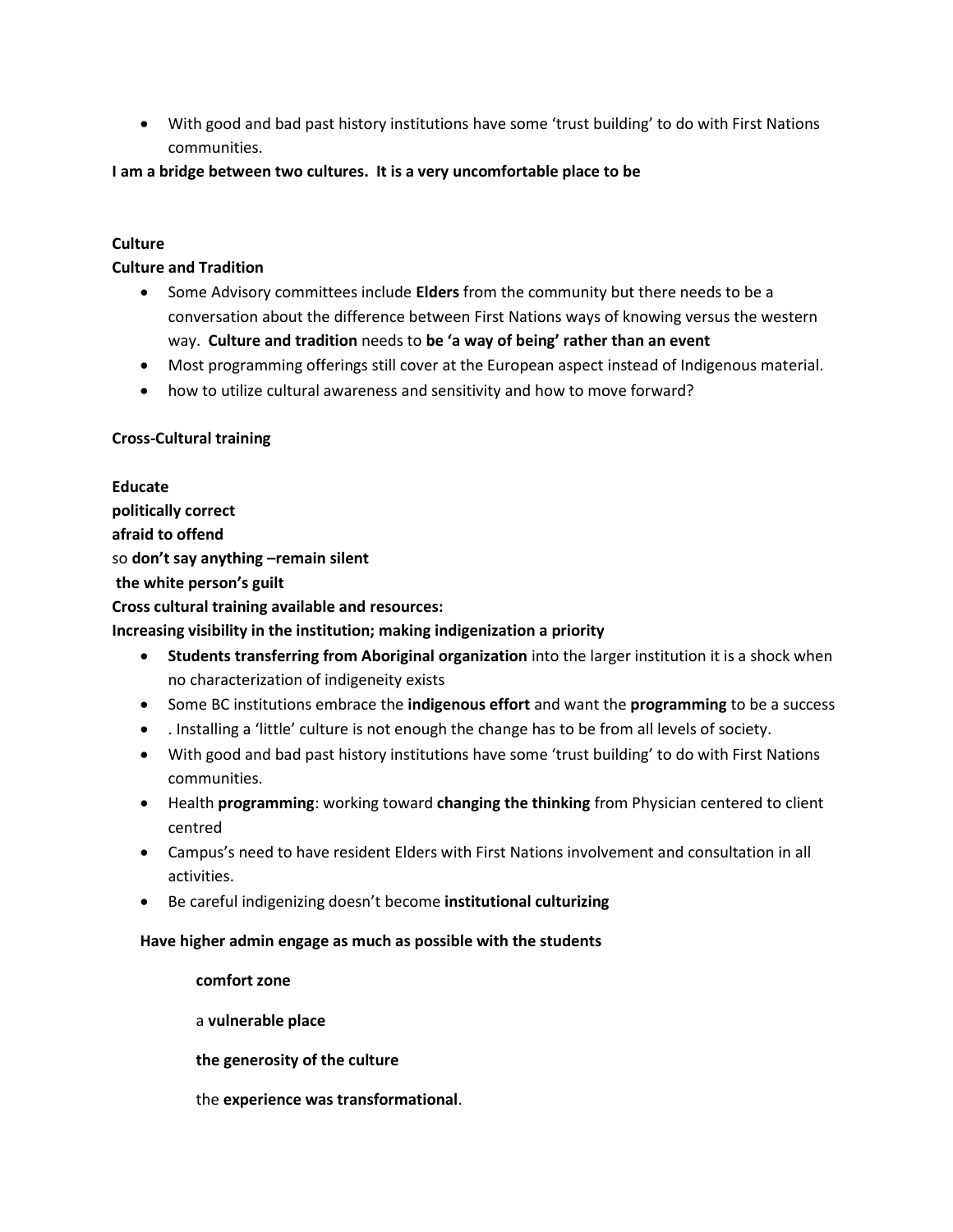### **Community Consultation and Engagement**

- Institutes need to learn how to embed values on community engagement.
- Programs such as Early Childhood Education need to be grass roots programs**, inclusive of the whole community in the classrooms**

### **Barriers, Systemic Barriers**

- With good and bad past history institutions have some 'trust building' to do with First Nations communities.
- With good and bad past history institutions have some 'trust building' to do with First Nations communities.

### **Elders:**

- Changes have begun in the way of Elders being invited to open ceremonies and community deliveries.
- Some Advisory committees include Elders from the community but there needs to be a conversation about the difference between **First Nations ways of knowing versus the western way.**
- Campus's need to have resident Elders with First Nations involvement and consultation in all activities.
- Elders are **the Indigenous scholars** of our people and are needed to be listened to when asked about **sharing Indigenous Knowledge**.
- Institutions need to acknowledge they don't 'own' this knowledge and First Nations can be reluctant to share IK for fear the Universities will take it over.

### **Ownership of Indigenous Knowledge**

• Institutions need to acknowledge they don't 'own' this knowledge and First Nations can be reluctant to share IK for fear the Universities will take it over.

### **Traditional Knowledge must always be protected by the community**

- Some First Nations are reluctant to share their **culture and protocols** for fear **that the institution will take 'ownership'.**
- Elders are the Indigenous scholars of our people and are needed to be listened to when asked about sharing Indigenous Knowledge. Institutions need to acknowledge they don't 'own' this knowledge and **First Nations can be reluctant to share IK for fear the Universities will take it over.**